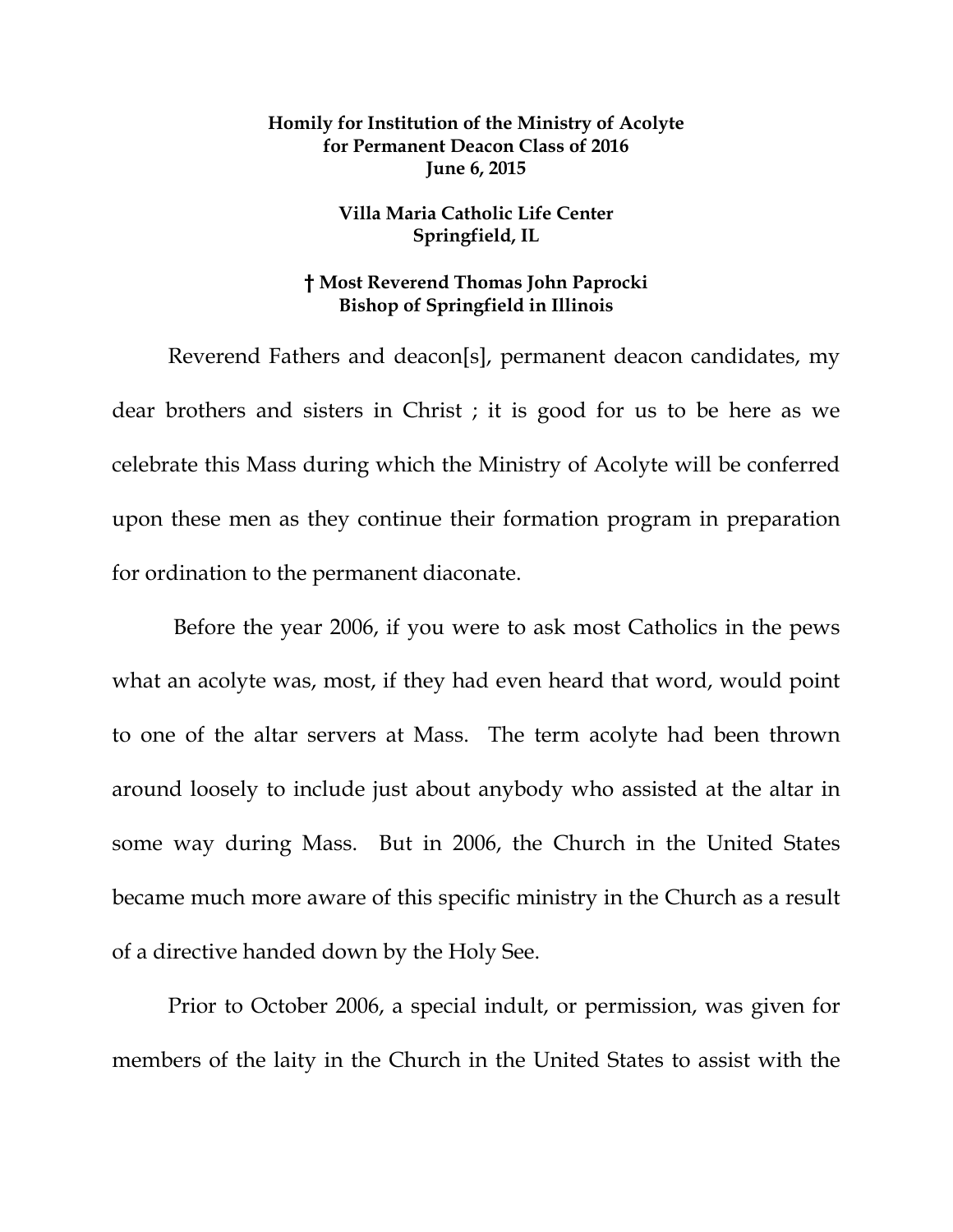purification of vessels used in the celebration of the Eucharist at Mass. The Holy Father decided that such permission should no longer be given and that the Church in the United States should conform to the universal law set forth in General Instruction of the Roman Missal which states that the purification of vessels should be limited to priests, deacons, or instituted acolytes.

There were some who were introduced to this ministry of the instituted acolyte for the first time and questions arose as to why *they* were permitted to purify the vessels while the rest of the laity were no longer permitted. Some argued that, with proper training, they were just as capable and just as knowledgeable as an acolyte to perform this duty.

The problem with making this argument is that the ministry of acolyte was seen from a purely functional standpoint. The focus was on what they could *do*, and not so much on who they *were*. In short, an acolyte is a man chosen by God to play a special role in the Church's Eucharistic life. It is not a right that is to be claimed. Rather, it is something for which you, my dear candidates, have been chosen.

Just a moment ago, your names were called as ones to be instituted to this ministry of acolyte. This calling has come to you from through His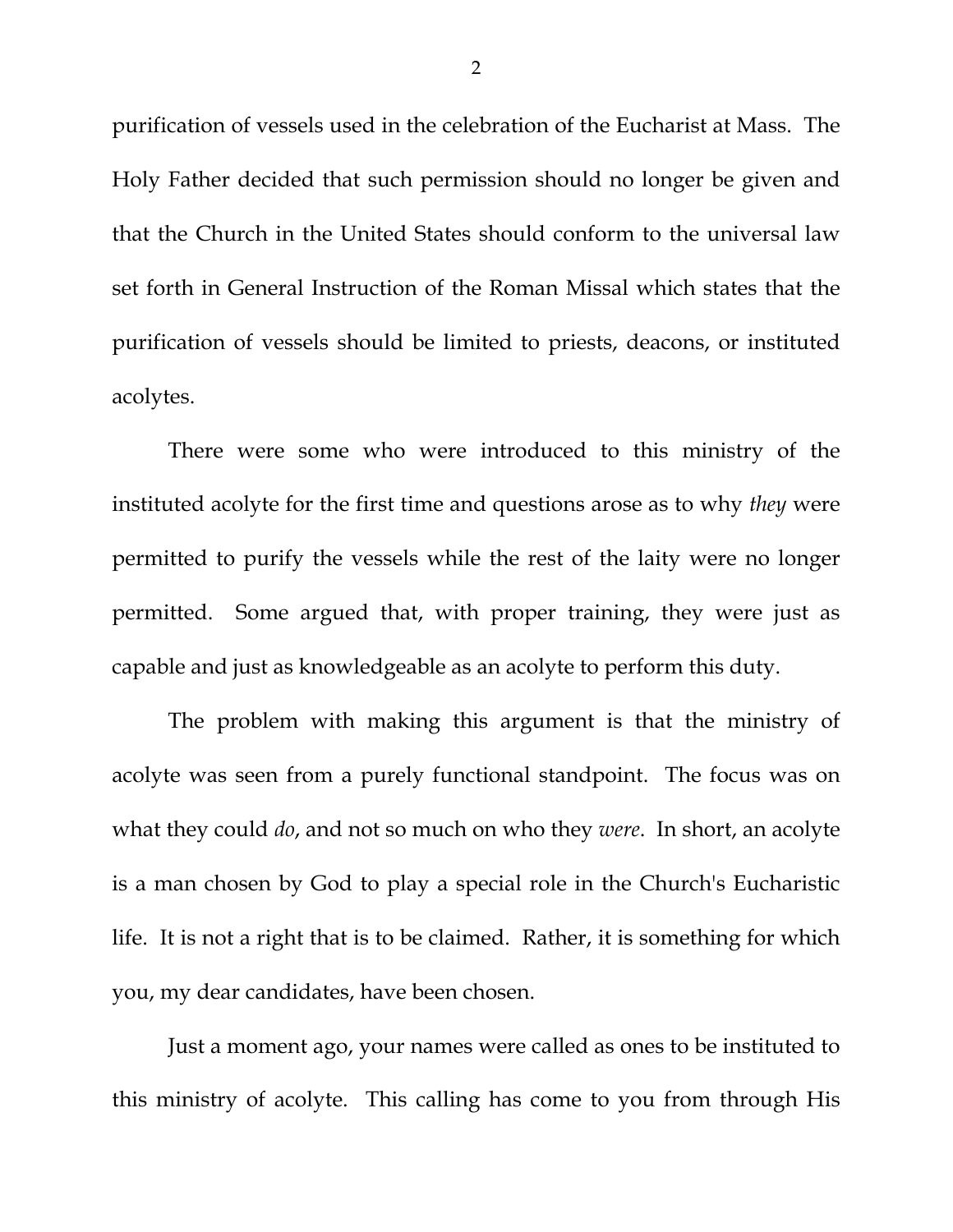Church. When I pray the Prayer of Blessing over you in a few minutes, you will hear me ask God to bless you "who have been chosen for the ministry of acolyte." This is not just a reminder given to silence those who might oppose the special role entrusted to instituted acolytes, it is a reminder to each of you that this is not something that you take as though the Church owes it to you. Rather, you must realize with great humility that this is a gift to be received from the God who has chosen to give it to you.

For your part, you must also resist the temptation to see the ministry of acolyte through that purely functional perspective. It is even quite possible that you might hear this from others, even other priests and deacons. They may be looking forward to having an instituted acolyte around, grateful for all of the additional things that you will now be able to do. While it is true that you can "do" more, this ministry means much more than that.

An important part of being an acolyte is being a man more closely united to the Eucharist. With this ministry, you are being invited to come closer to Christ in the Eucharist as you assist priests and deacons at the altar and as you distribute the Body and Blood of Christ to the faithful.

3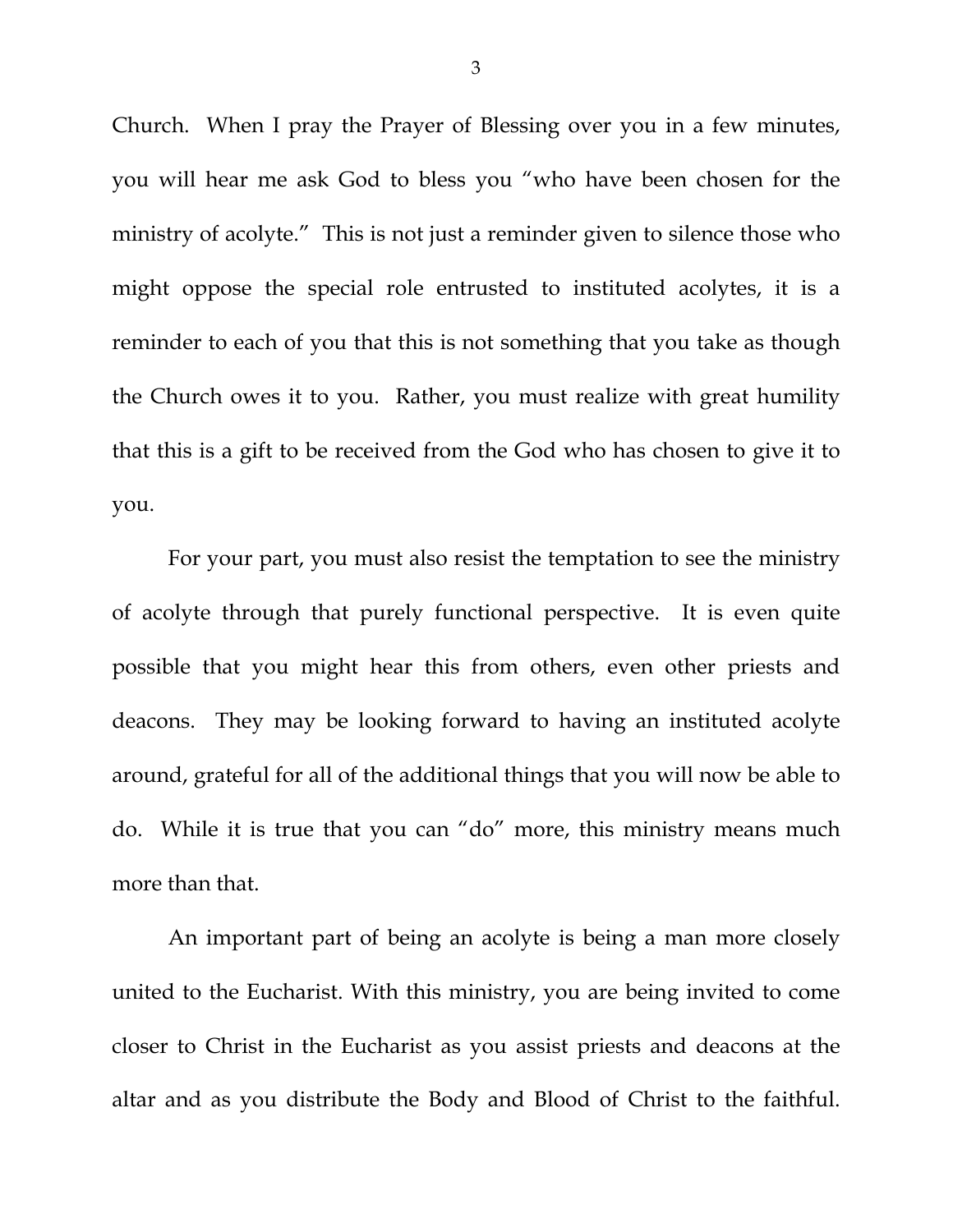You should be humbled to be so close to this great gift, which is the source and summit of our Catholic faith. You are also invited to strive to live more fully by the Lord's sacrifice and to be molded more perfectly in its likeness. In other words, your life should become more like that of Christ, who has come not to do His own will, but the will of the one who sent Him in a perfect sacrifice of obedience to the Father.

Conforming your life to that of Christ is not accomplished primarily through exercising the functions of your ministry. Rather, it is accomplished by having a personal and loving relationship with Him, one that begins with and is nourished through daily prayer. In a particular way, prayer in the presence of the Blessed Sacrament should have a prominent place in your spiritual life so that you will be constantly renewed in your love for our Eucharistic Lord, thus enabling you to perform the duties of an acolyte with greater reverence and zeal.

You will also accomplish this conformity to Christ by continually growing in your identity as a man for others. As ministers of the Church, your primary role is to be of service to the people, and not the other way around. This means that you have to be willing to make sacrifices with regard to your time and your plans should the needs of the faithful require

4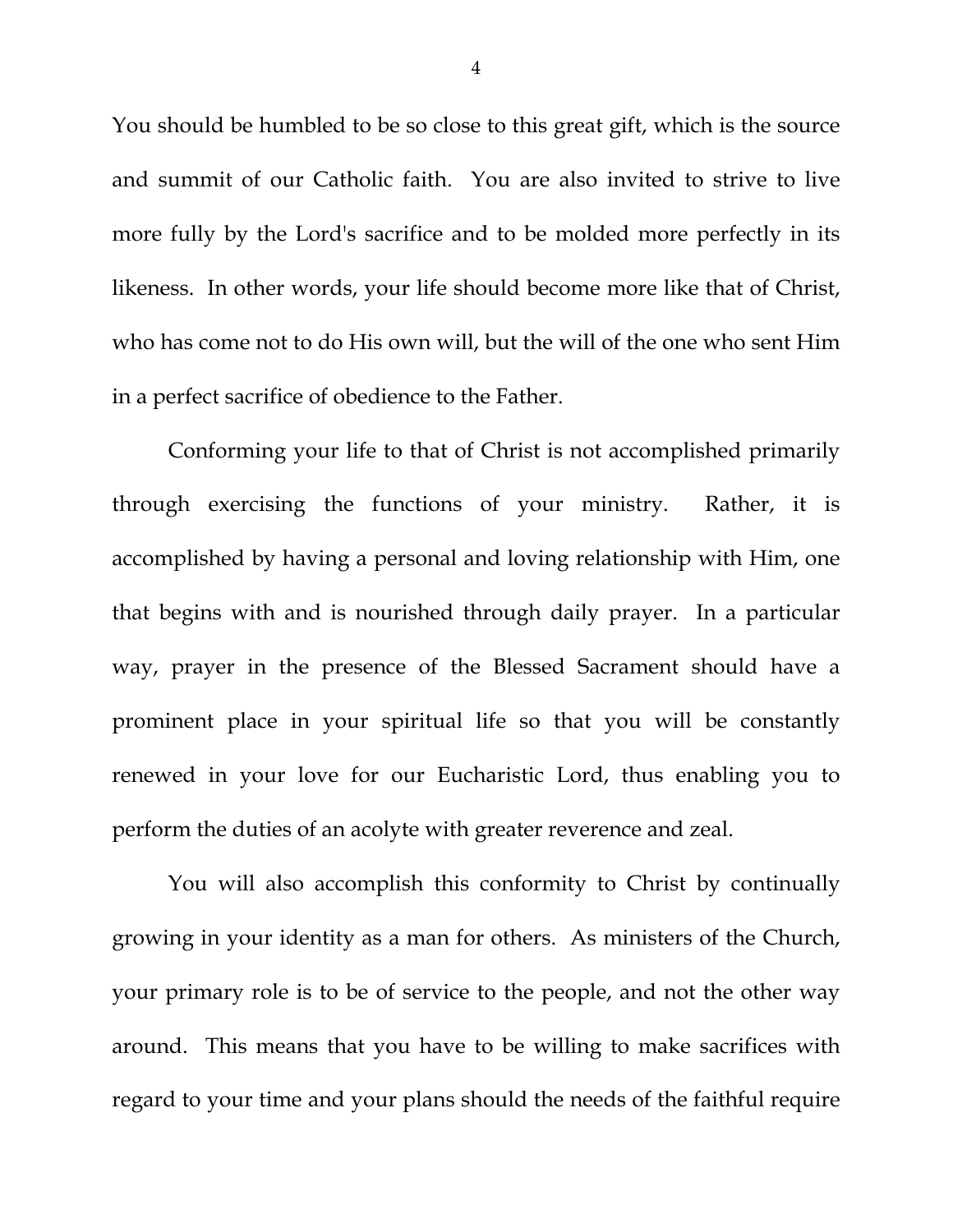it. Those sacrifices should not be met with grumbling or complaining, but should be welcomed as an invitation to a closer union with Christ whom we serve in our brothers and sisters, for as He Himself said, "whatever you did for one of these least brothers of mine, you did for me" (Matthew 25:40).

I also would like to renew the words of encouragement that I gave to you last year when you were installed as lectors, to avoid seeing this as just another step toward the final goal of ordination. It is more important now to be mindful of that since this is your final step before being ordained next June, God-willing. It will be tempting to focus on that end and just push through this final year, doing whatever it takes to finish. Resist the temptation to let any area of your formation become weak in this final stretch. Recommitting yourself to engage fully in every aspect of your formation this year will be the very best form of preparation for your ordination, as it will show that you are truly dedicated to this vocation to which the Lord has chosen for you to follow.

As you prepare to be instituted to the ministry of acolyte for the Church, pray that you will be open to having your lives more firmly rooted in your relationship with our Eucharistic Lord. Strive to spend time with